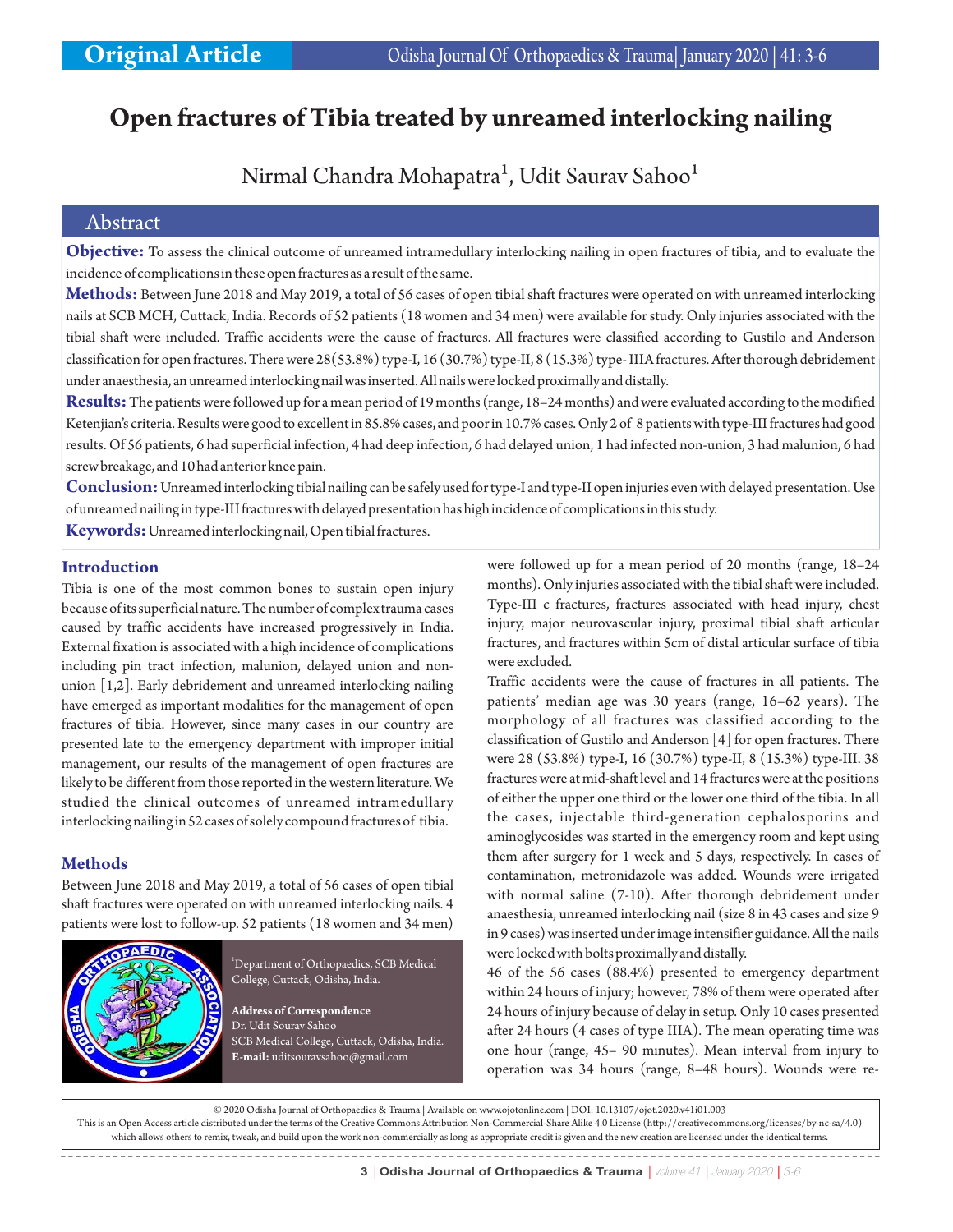

**Fig. 1 a:** Non Union on Subsequent follow up

**Fig. 1 b:** Union on subsequent follow up **Fig. 2 a:** Delayed union **Fig. 2 b:** Union on

subsequent follow up



**Fig. 2 c:** Intra op picture

examined after 24 hours and further debridements were planned accordingly. Primary wound closure was performed in 14 cases. Muscle flaps and fasciocutaneous flaps were used to cover the exposed bone on postoperative day 7-10. Early postoperative mobilisation was encouraged, when not contraindicated by other injuries.

Cases were followed up regularly and were evaluated functionally according to modified Ketenjian's criteria. X-rays were taken at regular intervals, and weight bearing was allowed based on radiological evidence of callus formation. Of 56 cases, 40 (71.4%) cases required only one debridement, 10 (17.9%) required 2 debridements (8 in type II and 2 in type IIIA), and 6 (10.7%) required 3 debridements (4 in type IIIa, 2 in type IIIb). The mode of soft tissue coverage is shown in Table 2.

Delayed union was defined as lack of union 6 months postoperatively. Radiographic evidence of union was defined by the presence of bridging callus, and clinical union by the ability to support body weight unaided without pain. Superficial infection was defined as local erythema which resolved with antibiotic therapy. Deep infection was defined as continuing wound drainage or a positive bacteriological culture. Statistical analysis (SPSS) was used to evaluate the rate of union and the incidence of infection according to grade, type and site of fracture.

#### **Results**

The mean follow-up was 19 months with a minimum of 11 months. 43 fractures united within 6 months with a mean period to union of 26.2 weeks. There were 3 nonunions, treated with bone grafting ( fig. 1a, 1b), and 6 cases in which union was delayed for more than 6 months and 2 were dynamised by removing the proximal screw; rest 4 united



on subsequent follow ups (Fig. 2a,2b,3a,3b,3c). According to the severity of grade, the mean time to union of grade I fractures was 22.8 weeks, that of grade II fractures was 26.3 weeks and grade III fractures at 29.8 week. There was thus no statistically significant correlation between severity of the open fracture and the time to union in this study (Table 2). The mean time to union according to the AO classification was 18.2 weeks with type A fractures, 23.6 weeks with type B fractures and 29.3 weeks with type C fractures (Table 2). Thus the union time was longer in more complex high energy fractures (P=0.02). The mean non-weightbearing period was 8.2 weeks (range, 6–14 weeks) and the mean partial weight bearing period was 7.3 weeks (range, 6–20 weeks).

There were 6 superficial infections, 2 in a grade II fracture and 4 in a grade IIIb fracture, successfully treated with antibiotic therapy. There were 4 deep infection, all associated with a grade IIIb fracture, 3 of those resolved after serial debridement and antibiotic treatment. 1 case (type IIIB) progressed to infected non-union with discharging sinuses and had intermittent flares of acute osteomyelitis; as a result, the nail was removed at 36 weeks, Ilizarov fixator was applied, and corticotomy was carried out subsequently.

There was 3 cases of malunion, defined as a rotational deformity of more than 10° or an angulation deformity of more than 10° or shortening by more than 10 mm. Locking screws broke in 6 cases; no nails broke. There were no complications requiring removal of implant or amputation .

Functional results based on the modified Ketenjian's criteria are shown in Table 4. Results were good to excellent in 41 (78.8%), fair in 7 (13.4%), poor in 4 (7%, all of the them had infected non-union).

#### **Discussion**

The external fixators are versatile and can facilitate early soft-tissue healing, had been extensively used. However, it is associated with a high incidence of pin tract infection, pin loosening, nonunion and late angular deformity [3,4] . If a secondary procedure of nailing or plating is undertaken after the removal of fixator, there will be a high incidence of infection despite adequate antibiotic coverage [5,6,7]. The current trend of management of Gustilo type I, II, and IIIA open fractures of tibia presented to the emergency department within 6 to 8 hours is to perform unreamed intramedullary nailing. The unreamed tibial nailing is reported to have definite advantages over the reamed nailing [8]. Unreamed nailing in experimental studies has been found to cause less reduction in cortical circulation as compared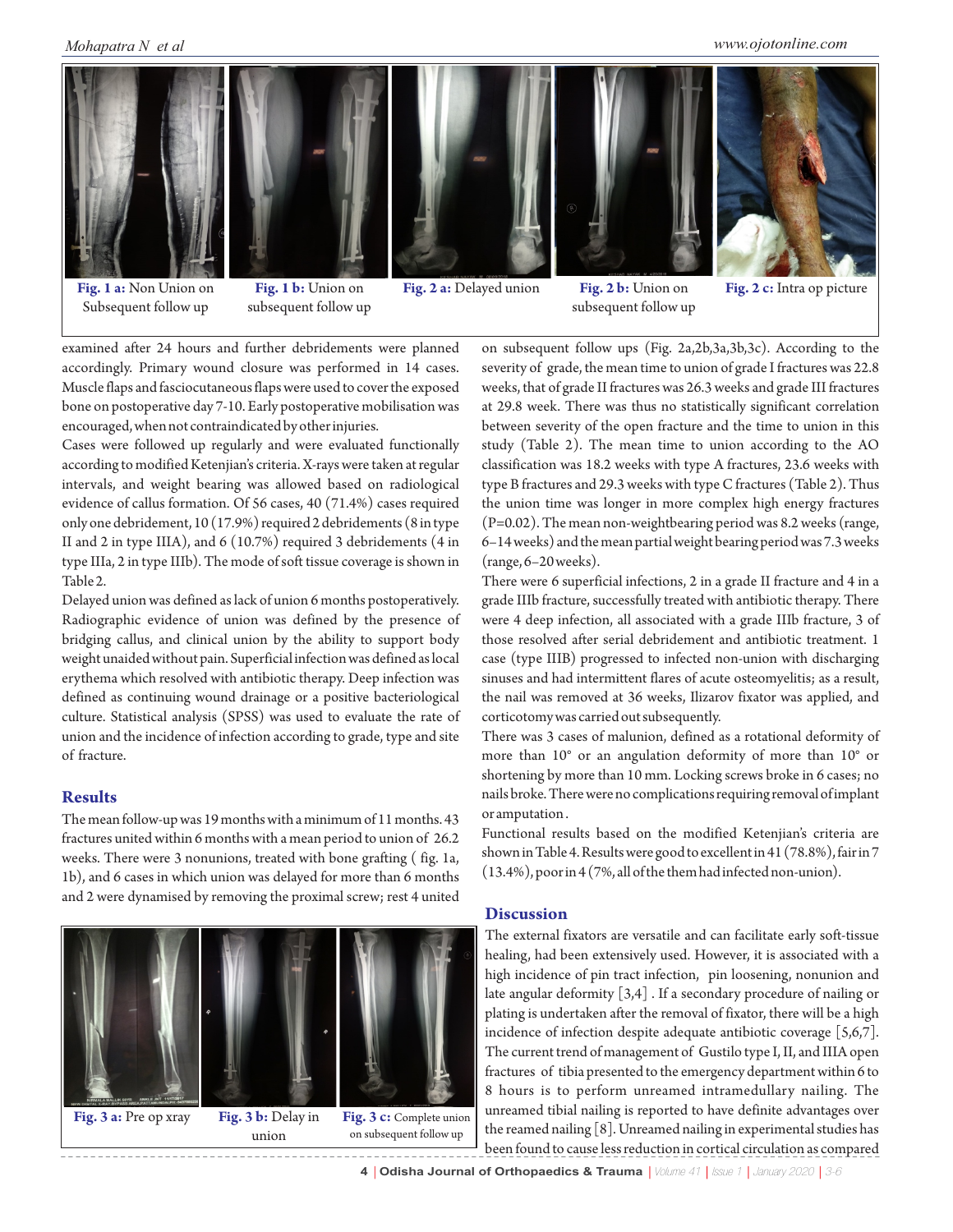## *Mohapatra N et al www.ojotonline.com*

| Table 1: complications.                                                                              |                      |         |                     |                       |                             |
|------------------------------------------------------------------------------------------------------|----------------------|---------|---------------------|-----------------------|-----------------------------|
| Complications                                                                                        |                      |         | No. of<br>patients  |                       | Percentage<br>$\frac{0}{0}$ |
| Superficial early infection                                                                          |                      |         | 6                   |                       | 11.5                        |
| deep infection                                                                                       |                      |         | $\overline{4}$      |                       | 7.6                         |
| Screw breakage                                                                                       |                      |         | 6                   |                       | 11.5                        |
| Anterior knee pain                                                                                   |                      |         | 10                  |                       | 19.2                        |
| Delayed union                                                                                        |                      |         | 6                   |                       | 11.5                        |
| malunion                                                                                             |                      |         | 3                   |                       | 5.7                         |
| Table 2: Union time and infection according to the<br><b>Gustilo-Anderson classification system.</b> |                      |         |                     |                       |                             |
| Grade                                                                                                | No. of cases $(\% )$ |         |                     | Union time<br>(weeks) |                             |
| T                                                                                                    | 28(53.8)             |         | 22.8                |                       |                             |
| $\overline{II}$                                                                                      | 16(30.7)             |         | 26.3                |                       |                             |
| <b>IIIA</b>                                                                                          | 5(9.6)               |         | 28.8                |                       |                             |
| <b>IIIB</b>                                                                                          | 3(5.7)               |         | 30.4                |                       |                             |
| Total                                                                                                |                      | 26.2    |                     |                       |                             |
| table 3: Union time and nonunion according to the AO<br>classification.                              |                      |         |                     |                       |                             |
| <b>Types</b>                                                                                         |                      |         | No. of cases<br>(%) |                       | Union time<br>(weeks)       |
| $A(22)$ (simple)                                                                                     |                      |         | 28(53.8)            |                       | 18.2                        |
| $B(18)$ (wedge)                                                                                      |                      |         | 18(34.6)            |                       | 23.6                        |
| $C(6)$ (complex)                                                                                     |                      | 6(11.5) |                     | 29.3                  |                             |
| Total                                                                                                |                      |         | 52                  |                       | 26.2                        |

to reaming of the medullary canal [8,9]. Klein et al. [8] reported 31% reduction of cortical circulation using unreamed nail as compared to 71% reduction after reaming. Reaming of open fractures has been found to spread the contamination from open wound along the medullary cavity and to strip small fragments of bone from the soft tissue attachment [11]. Reaming has also been reported to slow the revascularisation and delay osseous union [9,12]. Cortical necrosis is less likely to occur with a loosely fitted unreamed nail than a snugly fitted reamed nail [14]. In addition, smooth surface of nail may decrease the susceptibility of infection by decreasing the adherence of bacteria [15].

The majority of our patients (98%) were operated on after 24 hours of injury because of delay in setup. One of the objectives of this study was to evaluate the incidence of complications in these open fractures treated with unreamed intramedullary nailing beyond the initial 24 hours. Despite thorough debridement and adequate soft tissue coverage, there was an overall incidence of deep infection in 4 of 52 (7.6%) cases, all of which was in type-III b open fractures. Delayed management of these high-velocity type-III injuries with extensive tissue damage and contamination exacerbates bacterial colonisation and chronic deep infection. The type-I and type-II open fractures, with comparatively less softtissue damage and contamination, can be safely managed by debridement, early wound coverage, and unreamed interlocking nailing, as shown in our study that there was no evidence of deep infection in these types of fractures. Various series reported 2% to 16% incidence of deep infection and the majority of which were type- III compound injuries [1,2,9,14]. The series also recommended careful selection of patients for using interlocking nail in this type of fracture. In our study, the only infected nonunion case indicates to the above findings. When significant disruption of bony vascularity was present, normal process of bony union could be hampered to a considerable extent, which was observed in our cases of delayed unions and non-unions that subsequently required bone graft supplementation. Yokoyama et al. reported a mean union time of 15 months in more than 50% of type-III fractures, whereas the overall mean union time in their series was 6.6 months, which is comparable with that in our series (26.2 weeks). Comparable incidences of delayed union and bone graft supplementation were also reported in other series  $[2,4,14,15]$ .

In our series, the incidence of screw breakage was 11.5%, which was comparable to the 6% to 40% of that in other series  $\left[1,7,14,15\right]$ . Kneifel and Buckley [16] advocated to use 2 screws each for both proximal and distal locking to make the assembly rigid and reduce the incidence of screw failure. In our series, 78.8% of overall results were good to excellent. Yokoyama et al. reported that 89% of the results in type-I and type-II fractures were good to excellent, and 75% of the results in severe type-III open fractures were good. In contrast, in our series of type- III open fractures, only 25% of the results were good.

#### **Conclusion**

Adequate debridement, early soft-tissue coverage, and early adequate fixation are the key to minimise deep infection. We recommend using unreamed locked tibial nailing for type-I and type-II open fractures of the tibia even with delayed presentation. We do not recommend using unreamed nailing for type-III fractures with delayed presentation, because of the high incidence of complications, which may need revision procedures.